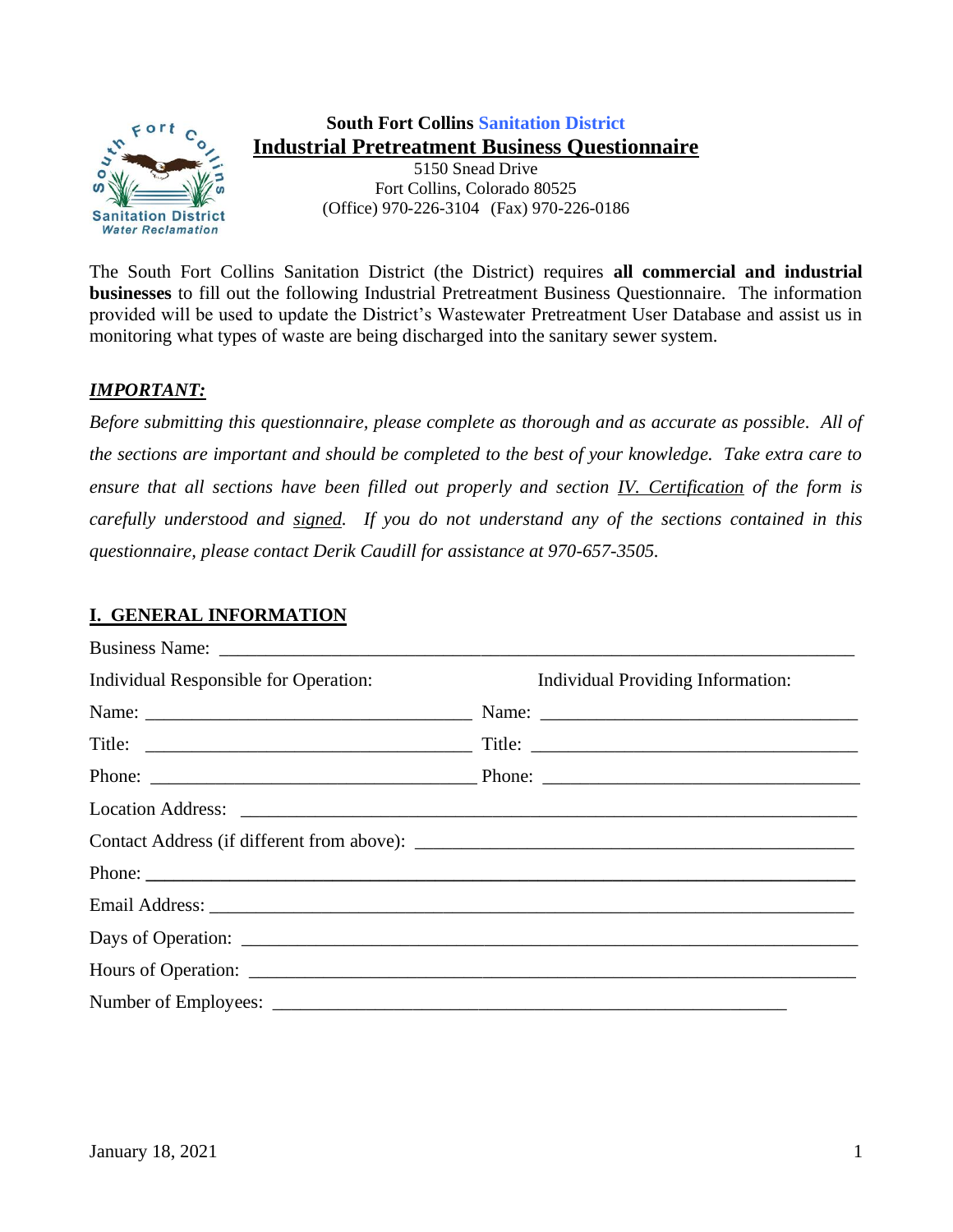|                                    |           | Is this Business in a multi-use building (are there other Businesses in the same building)?               |
|------------------------------------|-----------|-----------------------------------------------------------------------------------------------------------|
| $\Box$ Yes                         | $\Box$ No | If Yes, which unit(s) do you occupy?                                                                      |
| Are you the owner of the property? |           |                                                                                                           |
| $\Box$ Yes                         | $\Box$ No | If No, please provide the name and address of the owner.                                                  |
|                                    |           | If you lease the building to several different clients, please list the name of each client, suite and    |
| Client's Name                      |           | description of the activity or operation of each client.<br><b>Address</b><br><b>Activity / Operation</b> |
|                                    |           |                                                                                                           |
|                                    |           |                                                                                                           |
|                                    |           |                                                                                                           |
|                                    |           |                                                                                                           |
|                                    |           | Business official to be contacted about this survey:                                                      |
|                                    |           | Title<br>Phone #                                                                                          |
| <b>II. PRODUCT INFORMATION</b>     |           |                                                                                                           |
|                                    |           | Give a brief description of the operations at this facility including primary products and services.      |
|                                    |           |                                                                                                           |
| Name                               |           |                                                                                                           |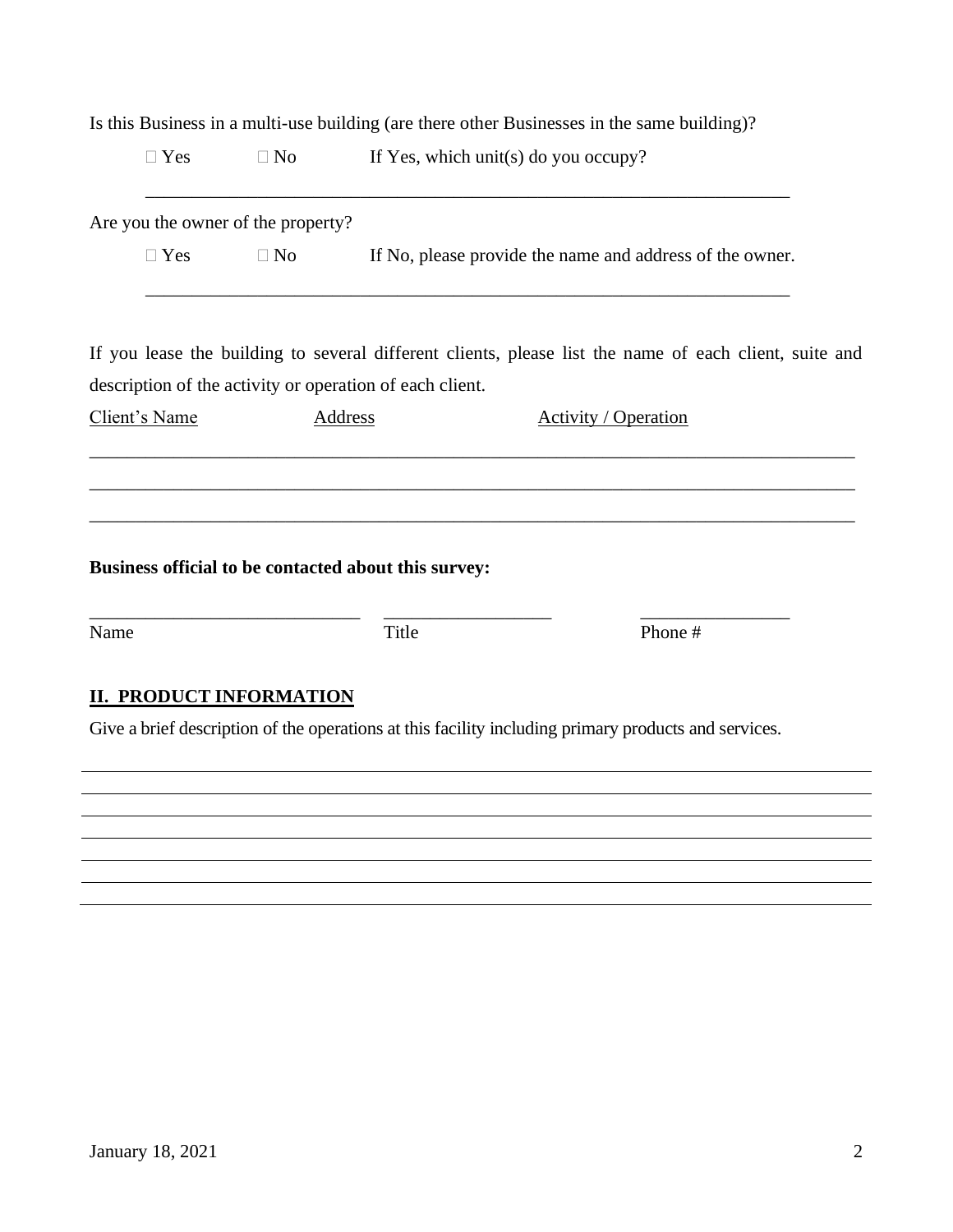Check all activities that occur at your facility.

| $\Box$ Assembly                             | $\Box$ Machining – Sheet Metal Shop          |
|---------------------------------------------|----------------------------------------------|
| Auto body, Shop, Vehicle Repair             | $\Box$ Painting / Finishing / Stripping      |
| □ Auto / Truck Wash                         | $\Box$ Photography                           |
| □ Battery Manufacturing                     | □ Plant Wash Down                            |
| $\Box$ Biotechnology                        | $\Box$ Plastics/                             |
|                                             | Manufacturing/Molding/Forming                |
| $\Box$ Cement Manufacturing                 | $\Box$ Pharmaceutical Manufacturing          |
| $\Box$ Chemical Manufacturing               | □ Photo Processing                           |
| $\Box$ Copper / Aluminum Forming            | $\Box$ Plastics manufacturing / molding      |
| □ Dairy Products                            | $\Box$ Porcelain Enameling                   |
| $\Box$ Dry Cleaning / Laundries             | □ Printed Circuit Board Manufacturing        |
| $\Box$ Education/Vocation                   | $\Box$ Printing/Publishing                   |
| □ Electrical Component Assembly             | $\Box$ Pulp, Paper, Paperboard Manufacturing |
| $\Box$ Electroplating                       | $\Box$ Research                              |
| $\Box$ Engraving/Coating                    | $\Box$ Restaurant                            |
| $\Box$ Feedlot                              | □ Retail Trade                               |
| $\Box$ Flammables/Explosives                | □ Rubber Manufacturing / Processing          |
| $\Box$ Food Processing                      | $\Box$ Smelting                              |
| □ Funeral Services                          | Soap / Detergent Manufacturing               |
| □ Gas Station                               | <b>Steam/Power Generation</b>                |
| □ Glass Manufacturer                        | <b>Sugar Manufacturing</b>                   |
| $\Box$ Government                           | $\Box$ Textile Manufacturing                 |
| □ Grain Mill                                | □ Timber Products                            |
| $\Box$ Laboratory                           | □ Vehicle Repair                             |
| $\Box$ Leather / Tanning/Finishing          | $\Box$ Warehouse                             |
| □ Office Unit                               | <b>Wholesale Trade</b><br>$\Box$             |
| $\Box$ Manufacturing                        | $\Box$ Wood Preserving / Finishing           |
| □ Medical Care                              | $\Box$ Woodworking Shop                      |
| $\Box$ Metal finishing (plating, anodizing, | $\Box$ X-ray                                 |
| coating, etching                            |                                              |
| $\Box$ Metal Modeling and Casting           | $\Box$ Other (Specify)                       |

# **III. WASTE GENERATION AND DISPOSAL INFORMATION**

Are There Any Floor Drains in the storage or use area(s)?  $\Box$  Yes  $\Box$  No

Note: Floor drains are drainage fittings that sit flush with the floor. They are used in basements, bathrooms, laundry and furnace rooms, garages, etc. Since floor drains are connected to the SFCSD sewer system, the District needs to know what potentially goes down the drain and where it is located.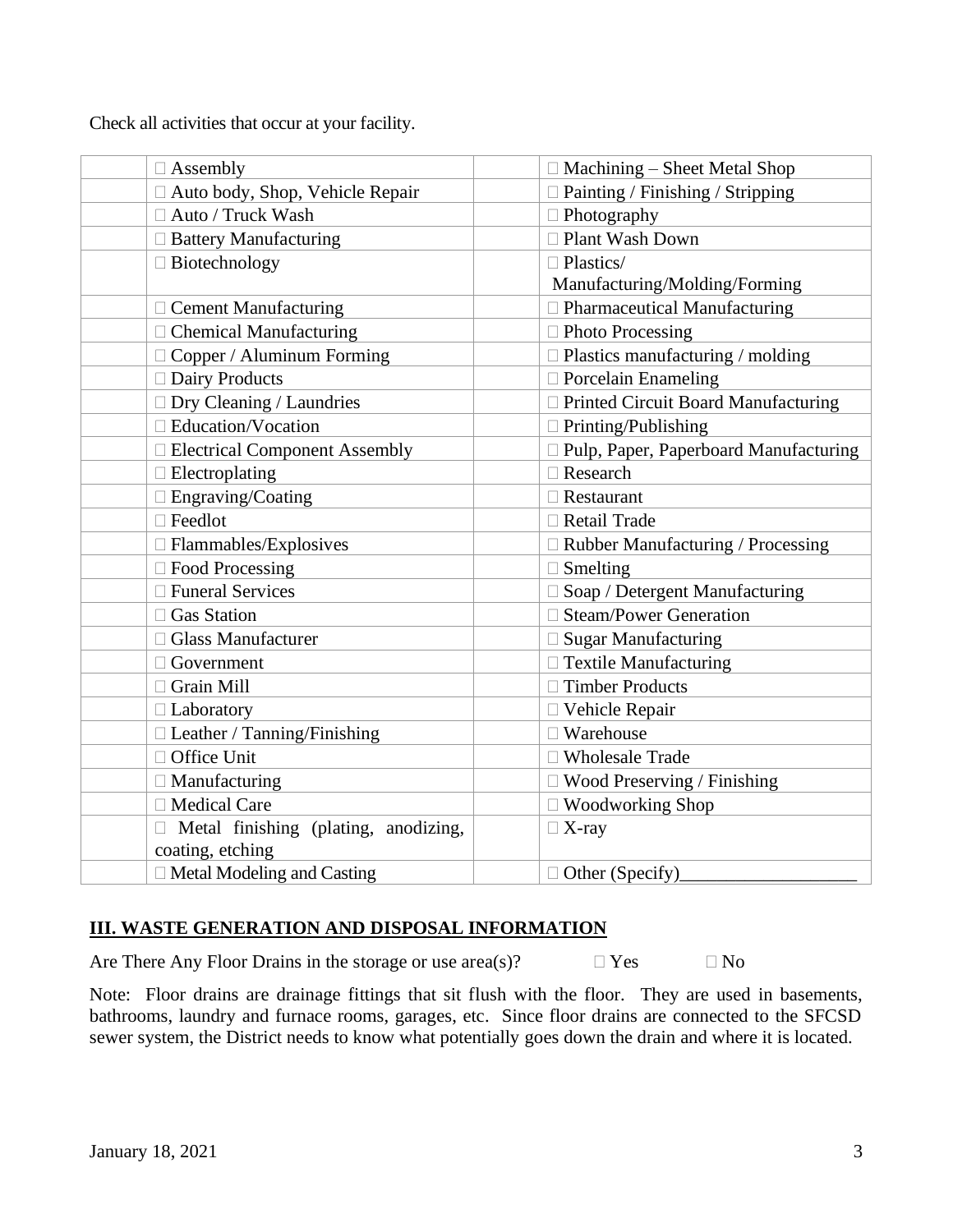| Where<br>the<br>are           | floor<br>drains                                                                                                                                                                                                                                                                            | located?<br>(You      | may                       | include a      | drawing.)<br>separate                     |
|-------------------------------|--------------------------------------------------------------------------------------------------------------------------------------------------------------------------------------------------------------------------------------------------------------------------------------------|-----------------------|---------------------------|----------------|-------------------------------------------|
|                               | Identify which of the following discharge to the sanitary sewer:                                                                                                                                                                                                                           |                       |                           |                |                                           |
| $\Box$ Pool                   | $\Box$ Fountain                                                                                                                                                                                                                                                                            |                       | $\Box$ Loading dock drain |                | $\Box$ Sump pump(s)                       |
| $\Box$ Roof drain             | $\Box$ Storm water                                                                                                                                                                                                                                                                         | $\Box$ Outside drains |                           |                |                                           |
|                               |                                                                                                                                                                                                                                                                                            |                       |                           |                |                                           |
|                               |                                                                                                                                                                                                                                                                                            | $\Box$ estimated      |                           | $\Box$ unknown |                                           |
|                               | Is there a grease trap or sand $\&$ oil interceptor?                                                                                                                                                                                                                                       |                       | $\Box$ Yes                |                | $\Box$ No                                 |
|                               | If yes, please list the capacity (gallons):                                                                                                                                                                                                                                                |                       |                           |                |                                           |
|                               | Method of Wastewater Disposal (check one):                                                                                                                                                                                                                                                 |                       |                           |                | $\Box$ Municipal Sewer $\Box$ Septic Tank |
|                               | Type of Wastewater Discharge into Municipal Sewer (check one or both):                                                                                                                                                                                                                     |                       |                           |                |                                           |
|                               | ___ Domestic ___ Industrial                                                                                                                                                                                                                                                                |                       |                           |                |                                           |
|                               | List types and amounts of chemicals, fluids, and/or liquid waste used in gallons per day. Indicate the<br>method of disposal for each by listing the letter that corresponds to the appropriate method. Attach<br>additional sheets if necessary. If none are used, write NA in the space. |                       |                           |                |                                           |
| Methods of waste disposal:    |                                                                                                                                                                                                                                                                                            |                       |                           |                |                                           |
|                               | a. Discharge to SFCSD sewer system.                                                                                                                                                                                                                                                        |                       |                           |                | c. Placement with trash for collection.   |
|                               | b. Discharge to SFCSD sewer system after pretreatment. d. On-site storage, treatment or disposal.                                                                                                                                                                                          |                       |                           |                |                                           |
|                               | e. Shipment off-site by outside hazardous waste hauler to waste management facility.                                                                                                                                                                                                       |                       |                           |                |                                           |
| Chemical, Fluid, Liquid Waste |                                                                                                                                                                                                                                                                                            | Amount (gal/day)      |                           |                | Method of Disposal                        |
|                               |                                                                                                                                                                                                                                                                                            |                       |                           |                |                                           |
|                               |                                                                                                                                                                                                                                                                                            |                       |                           |                |                                           |
|                               |                                                                                                                                                                                                                                                                                            |                       |                           |                |                                           |
|                               |                                                                                                                                                                                                                                                                                            |                       |                           |                |                                           |
|                               |                                                                                                                                                                                                                                                                                            |                       |                           |                |                                           |
|                               |                                                                                                                                                                                                                                                                                            |                       |                           |                |                                           |
|                               |                                                                                                                                                                                                                                                                                            |                       |                           |                |                                           |